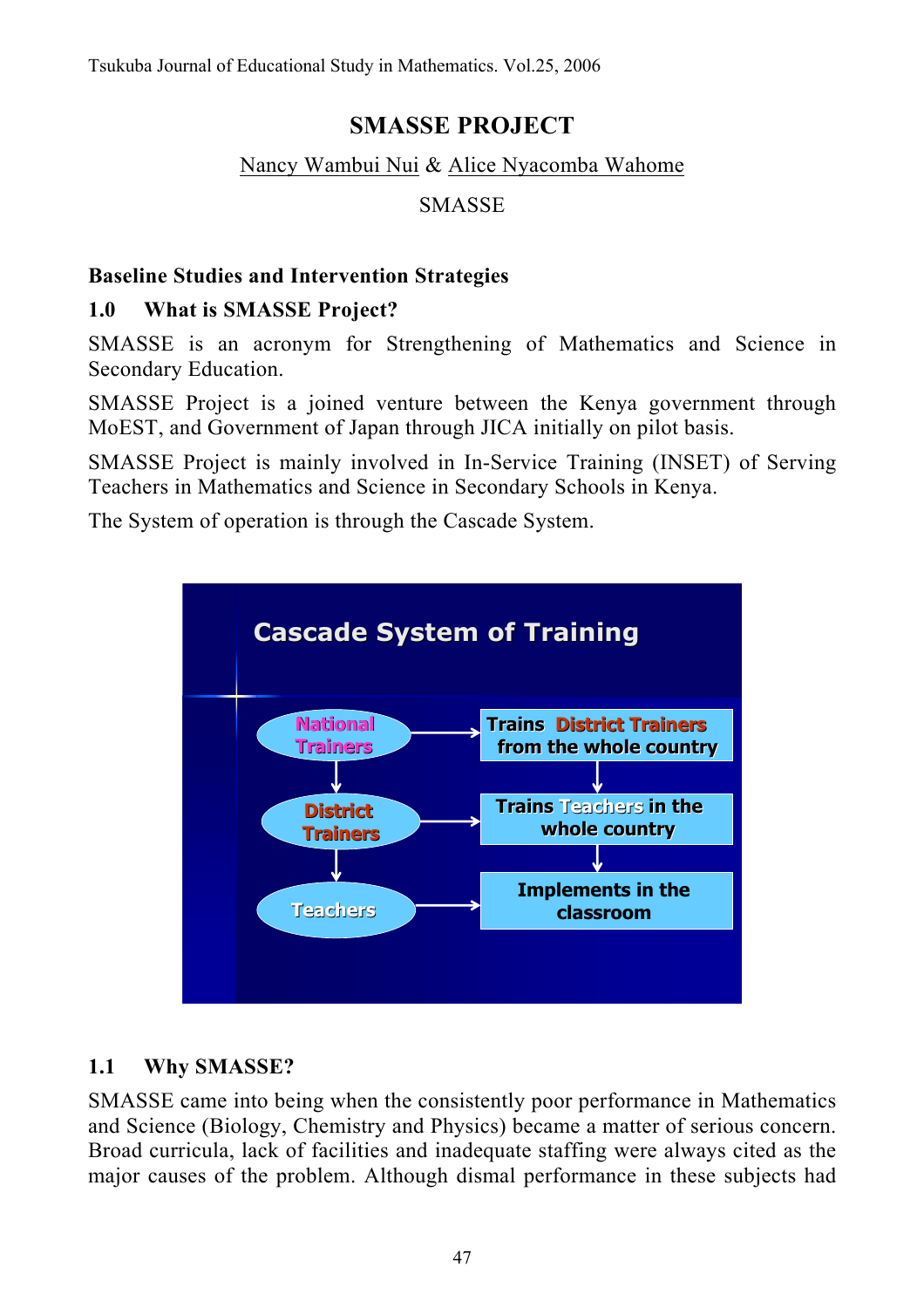almost been accepted as the norm in some schools, the Ministry of Education Science and Technology (MoEST) and other stakeholders felt there had to be an intervention, hence the Strengthening of Mathematics And Science in Secondary Education (SMASSE) Project.

The SMASSE team conducted a baseline survey in the nine pilot districts (Kajiado, Gucha, Kakamega, Lugari, Butere-Mumias, Kisii, Murang'a, Maragua and Makueni) to determine the areas that needed intervention and come up with a strategic plan of operation. Interviews were conducted for Head teachers, teachers, students, parents and laboratory assistants. More data was collected by administering questionnaires to teachers and students, lesson observation and video recording of lessons for further observation.

From the results of the survey, it was evident that there were numerous problems in mathematics and science education. Among these were those problems within the scope of SMASSE Operations and others beyond the scope of the project.

#### **Problems within the scope of SMASSE include:**

- 1. Attitude Towards Science and Mathematics
	- a. Students' Attitude:

Attitude was generally neutral/negative. This was attributed to low marks at admission, belief that the subjects are difficult, peer influence, lack of facilities, harsh teachers, teacher absenteeism and theoretical approach to teaching.

b. Teachers' Attitude:

Attitude was generally neutral. They were reluctant to perform experiments, especially in Chemistry which were deemed dangerous. In some cases experiments failed. Most practical sessions were merely teacher demonstrations.

c. Head Teachers' Attitude

The Head teachers' neutral/negative attitude was reflected in their development project priorities. Text books, laboratories and laboratory equipment rarely were ranked high.

d. Parents' Attitude

Most were not interested in their children's performance, least of all in Mathematics and Science. Progress reports were not a matter of concern. Some were ignorant, others felt paying fees was their only role. PTAs were eager to construct prestigious structures to be seen to be development conscious, at the expense of basic teaching / learning resources.

- 2. Inappropriate teaching methodology
- 3. Content Mastery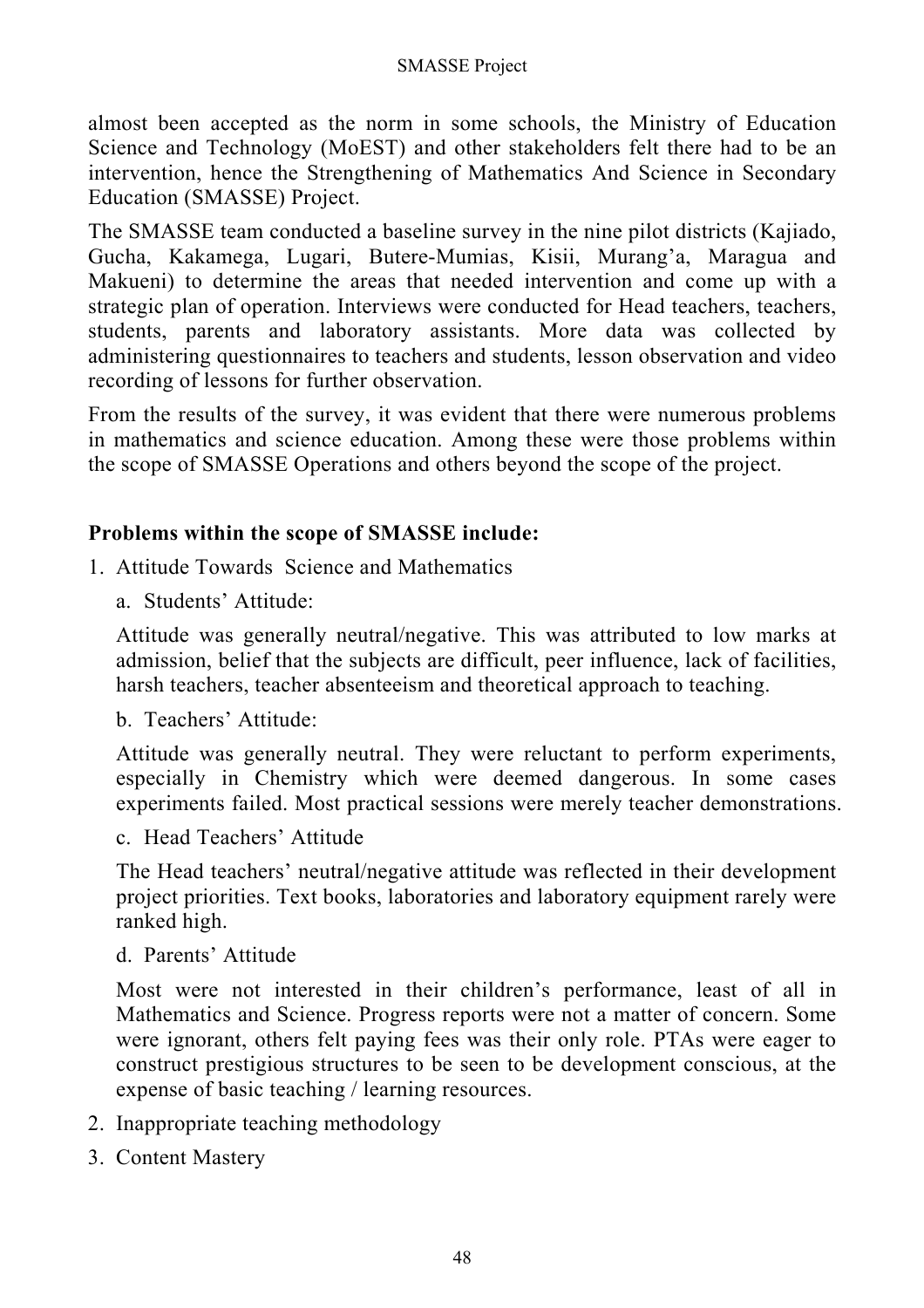- 4. Inadequate Assignments
- 5. Few or no interactive fora for teachers
- 6. Infrequent professional guidance by subject quality assurance and standards officers
- 7. Missing link between primary and secondary school levels
- 8. Lack of information about schools (the community)

## **1.2 SMASSE Intervention**

SMASSE Project, through In-Service Education and Training of serving teachers of Mathematics and Sciences, addresses the problems within its scope.

The INSET Curriculum was thus developed to upgrade / strengthen teacher competence by addressing, through carefully selected topics, such areas of concern as:

- Attitude
- Pedagogy /Teaching Methodology
- Mastery of Content
- Developing teaching / learning materials
- Administration and Management

## **a. Attitude:**

SMASSE targeted teachers first because of the time they spend with students. The attitude of the teacher, (teacher centred ness, inability to carry out experiments and demonstrations successfully, low frequency of experiments, chalk and talk, being content driven and knowledge based) impacts negatively on students. Negative attitude among students is manifested in untidy/incomplete homework, frequent absenteeism/feigned illness, lack of attention in class, poor performance and low enrolment in optional science subjects, especially physics.

## **b. Pedagogy:**

Teacher training curricular do not adequately address issues pertinent to secondary school teaching. The theories in the curricula are often outdated and not applicable in the classroom.

## **c. Methodology:**

Most teachers are content/syllabus driven; thinking that covering the syllabus is the same as effective teaching. Lecture becomes the method of choice even in science subjects because it allows coverage of ground in terms of content, although very little, if anything is achieved in terms of learning.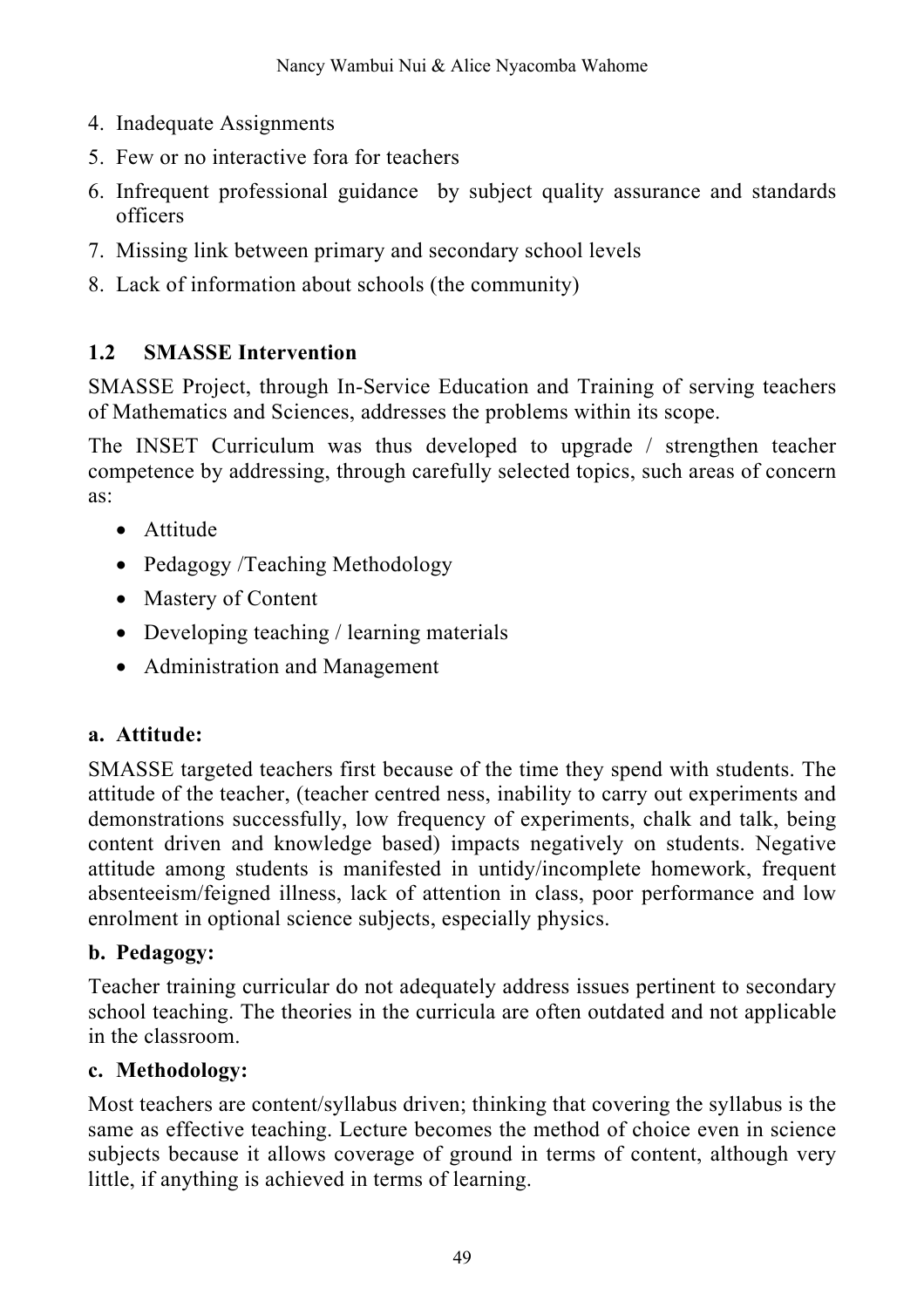## **d. Mastery of content**

In our classrooms we have the following categories of teachers;

- 1) Teachers who have good content mastery. The following is portrayed in their teaching;
	- take time to plan,
	- think about the delivery process with their students in mind
	- are sequential in their teaching and
	- Most often student focused /centred.
- 2) Teachers who 'lack' the time and their teaching portrays that they ;
	- do not take time to plan
	- do not think about the delivery process
	- are not sequential in their teaching
	- are out of touch with the syllabus
	- aren't student focused/centred and in many cases confuse students

3) The third category is of those who lack content mastery. They ;

- cannot explain concepts satisfactorily
- often misleading students unknowingly

SMASSE has all these factors in mind while preparing for INSETS.

During INSET teachers are equipped with the necessary skills to develop teaching/learning (training) materials, use limited resources efficiently and effectively and utilise materials in their environment, Work planning e.t.c for effective teaching and learning of Mathematics and Sciences.

## **1.3 Good Practices for Effective Classroom Practices**

## **1. ASEI /PDSI Paradigm Shift**

The SMASSE Team came up with the **A**ctivity, **S**tudent, **E**xperiment, and **I**mprovisation (**ASEI**) movement to upgrade the various aspects of teaching and learning. There are four basic principles inherent in this, which guide SMASSE INSET activities aimed at a shift as follows: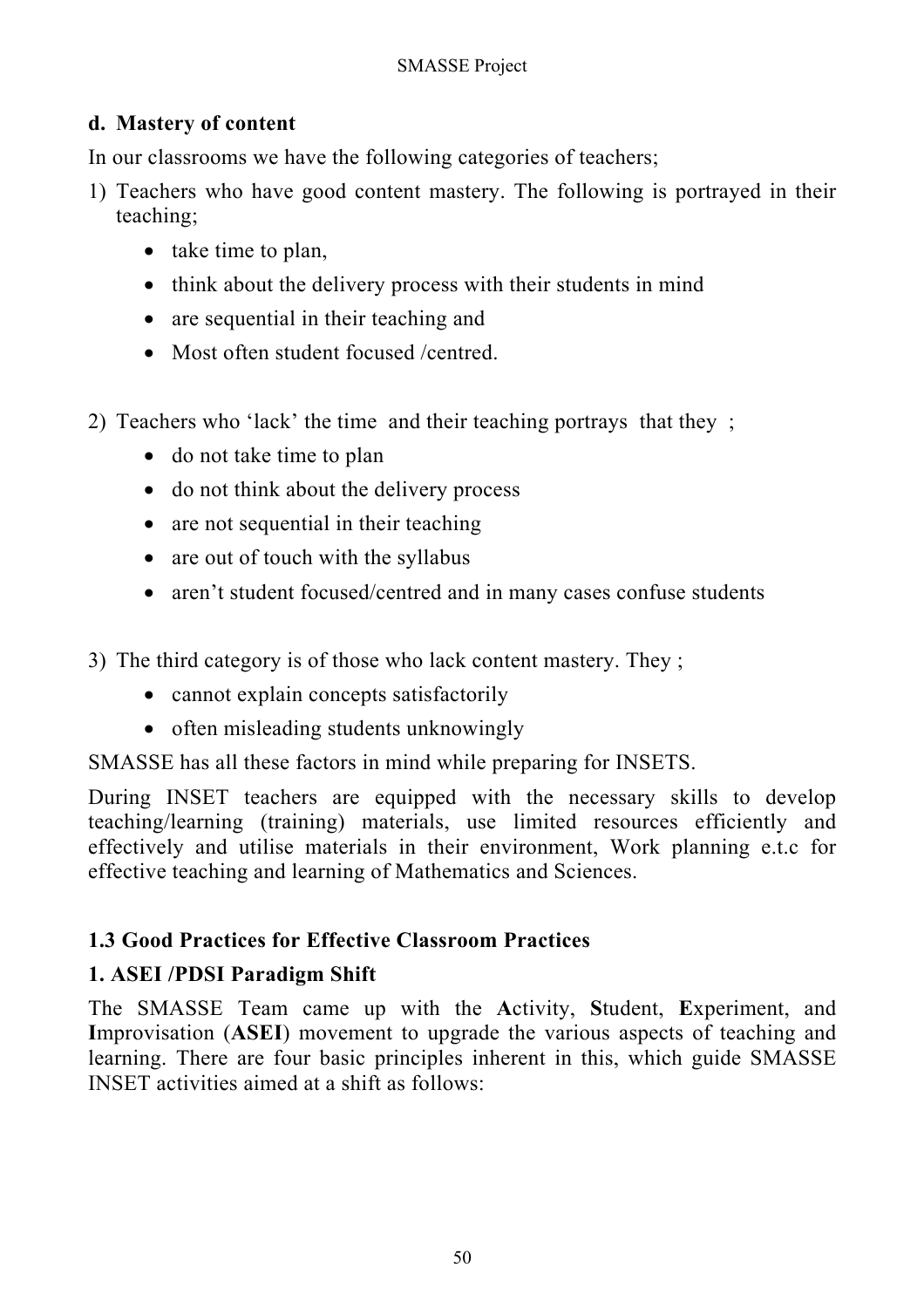

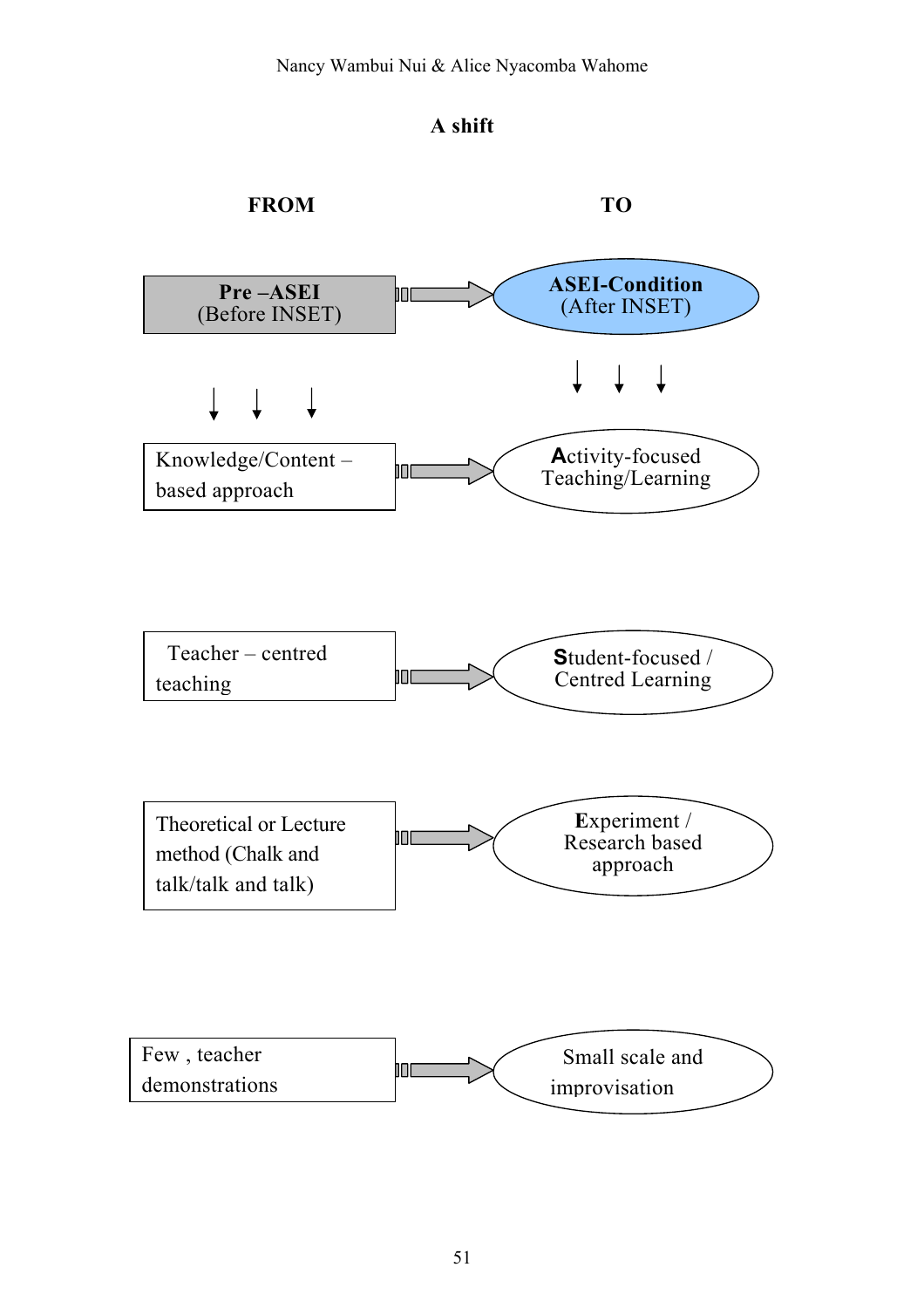## **PDSI Approach:**

To achieve the ASEI condition, SMASSE came up with the **P**lan, **D**o, **S**ee and **I**mprove (PDSI) approach to teaching and learning.

### • **P**lan

Apart from schemes of work and lesson plans, the teacher carefully plans and tries out the Teaching / Learning activities, materials and examples before the lesson.

Emphasis is on how instructional activities will enable learners to:

- $\triangleright$  Understand individual concepts and connections among them
- $\triangleright$  Get the rationale/value for the lesson
- $\triangleright$  Retain the learning and apply it in real life situations
- $\triangleright$  Get rid of learning difficulties and misconceptions
- $\triangleright$  Have more interest in the lessons

## • **D**o

The teacher carries out the planned lesson / activity as planned

Teachers are encouraged to;

- $\triangleright$  Be innovative in lesson presentation.
- $\triangleright$  Present lessons in varied interesting ways to arouse learners' interest e.g. through role play, story telling
- $\triangleright$  Ensure active learner participation
- $\triangleright$  Be a facilitate the teaching/learning
- $\triangleright$  deal with students' questions and misconceptions
- $\triangleright$  Reinforce learning at each step

During INSETS, Teachers carry out peer teaching on the ASEI lessons and later actualize in schools.

### • **S**ee **( Lesson study )**

 The teacher evaluates the teaching and learning process during and after lesson, using various techniques and feed back from students. Teachers also allow their colleagues to observe their lessons and offer feed back.

- Enables teachers to;
	- $\checkmark$  see the good practices in the lesson and strengthen them
	- $\checkmark$  see mistakes made in earlier lesson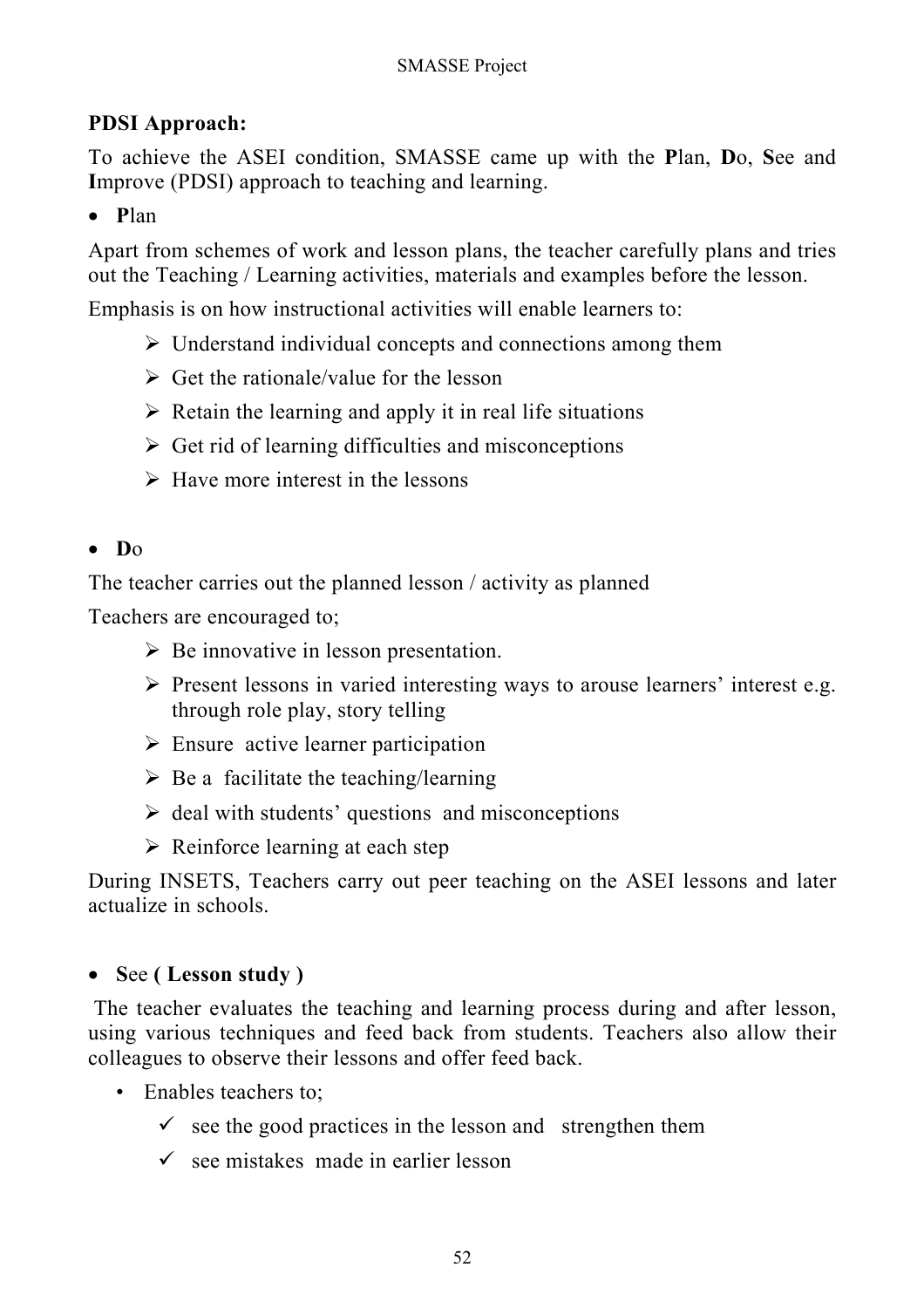$\checkmark$  Avoid earlier mistakes in future lessons

- In the process teachers become more open to evaluation by;
	- $\triangleright$  fellow teachers
	- $\triangleright$  school administrators
	- $\triangleright$  Quality and standards assurance officers
	- $\triangleright$  Students
- **I**mprove

Reflect on the performance, evaluation report and effectiveness in achieving the lesson objectives.

These Enables the teacher to;

- $\checkmark$  see the good practices in the lesson and strengthen them
- $\checkmark$  see mistakes made in earlier lesson
- $\checkmark$  Avoid earlier mistakes in future lessons

The teacher makes use of such information in planning the next lesson to enhance performance and student learning.

## **2. Climbing learning approach**

Other than ASEI and PDSI approach SMASSE has borrowed other important practices in the classroom like the **Climbing Learning Approach** 

Climbing Learning approach was developed by Professor Noboru Saito of Naruto University of Education, Japan, Mathematics department. This method utilizes a *concept map, table of the reason for arrow lines* and *the research card* during the lesson instruction*.* Students are supposed to fill in the space of the concept-map the explanation of the learning elements, the formula, the examples and self made problems and answers. In the process the teacher makes the students understand the content and meaning of each learning element tightly. Thereby having the student extend the existing knowledge and reconstruct it. The other teaching learning tools in this method is the *Table of the reason for arrow lines,* where the students write the reason for arrows in the concept map*.* This activity is to enhance the students' understanding of interrelation of learning elements

The 3rd tool is *the research card* where the students write any questionable issues. These are *how, why* and *what* issues*.*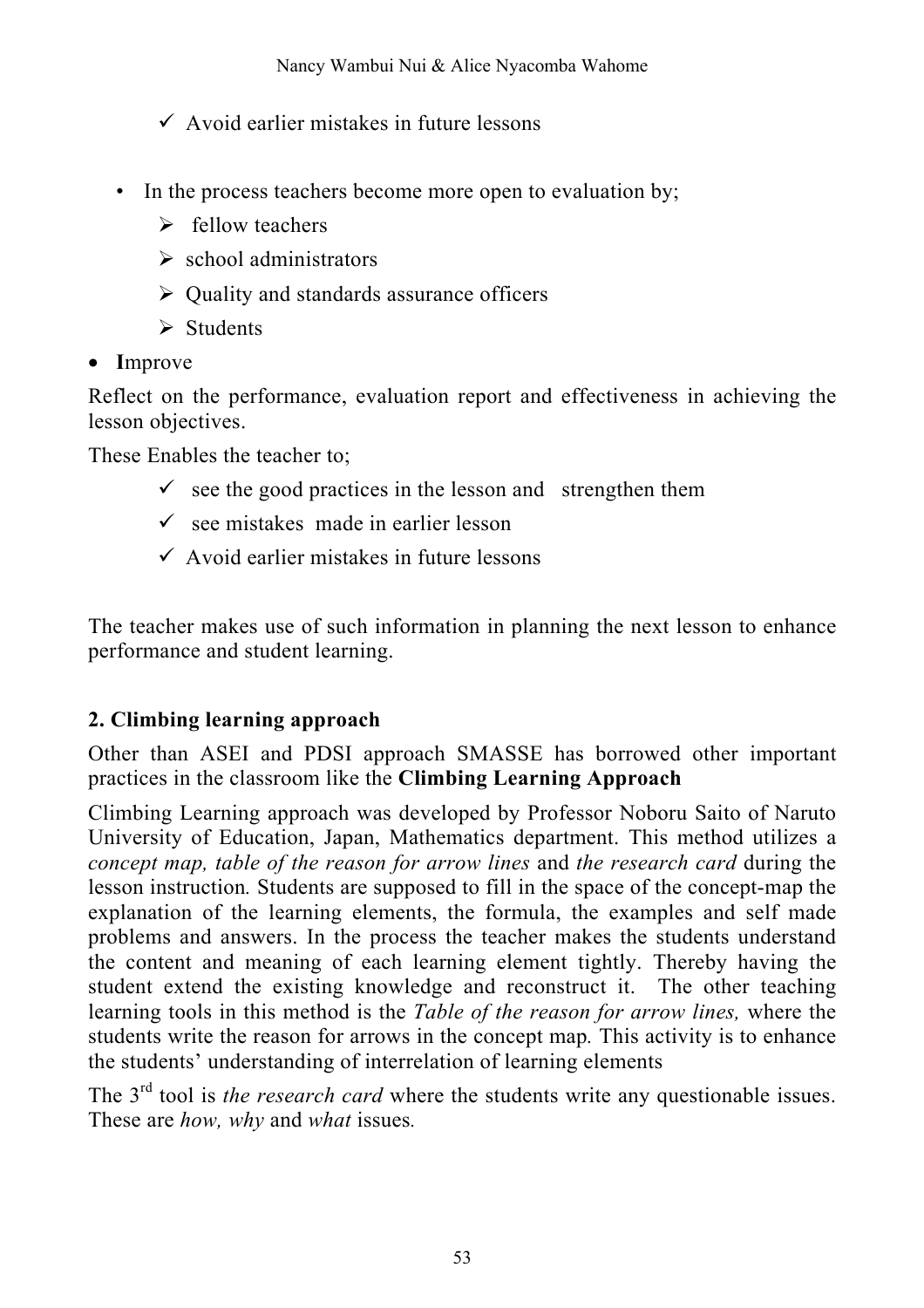## **3. Open-ended approach**

### **1.4 Why they are good practices**

Through these approaches, SMASSE Project has had a positive impact on skills, knowledge and attitudes in the teaching and learning of mathematics and science. There has been significant improvement in performance in these subjects, in the districts where SMASSE has been in operation during the project period. The graph below shows some of those results in Kenya;



Other than focusing on Kenya, SMASSE focuses on the African region through SMASSE-Western, Eastern, Central and Southern Africa (WECSA) as a regional association of mathematics and science educators. It was started in 2001 for the purpose of strengthening the quality of teaching and learning of mathematics and science in member countries. Member countries have adopted SMASSE's ASEI movement and PDSI approach as a way of improving classroom practice.

As a follow-up, SMASSE Kenya personnel conducted Monitoring and Evaluation of application and impact of the principles of ASEI movement and PDSI approach, in the classroom in Malawi, Zambia, Rwanda and Zimbabwe

They also administered lesson Quality of Participation questionnaire to the students in the classes they observed lessons to assess the quality of learning by SMASSE trained and non-SMASSE trained teachers**.** The results were as follows: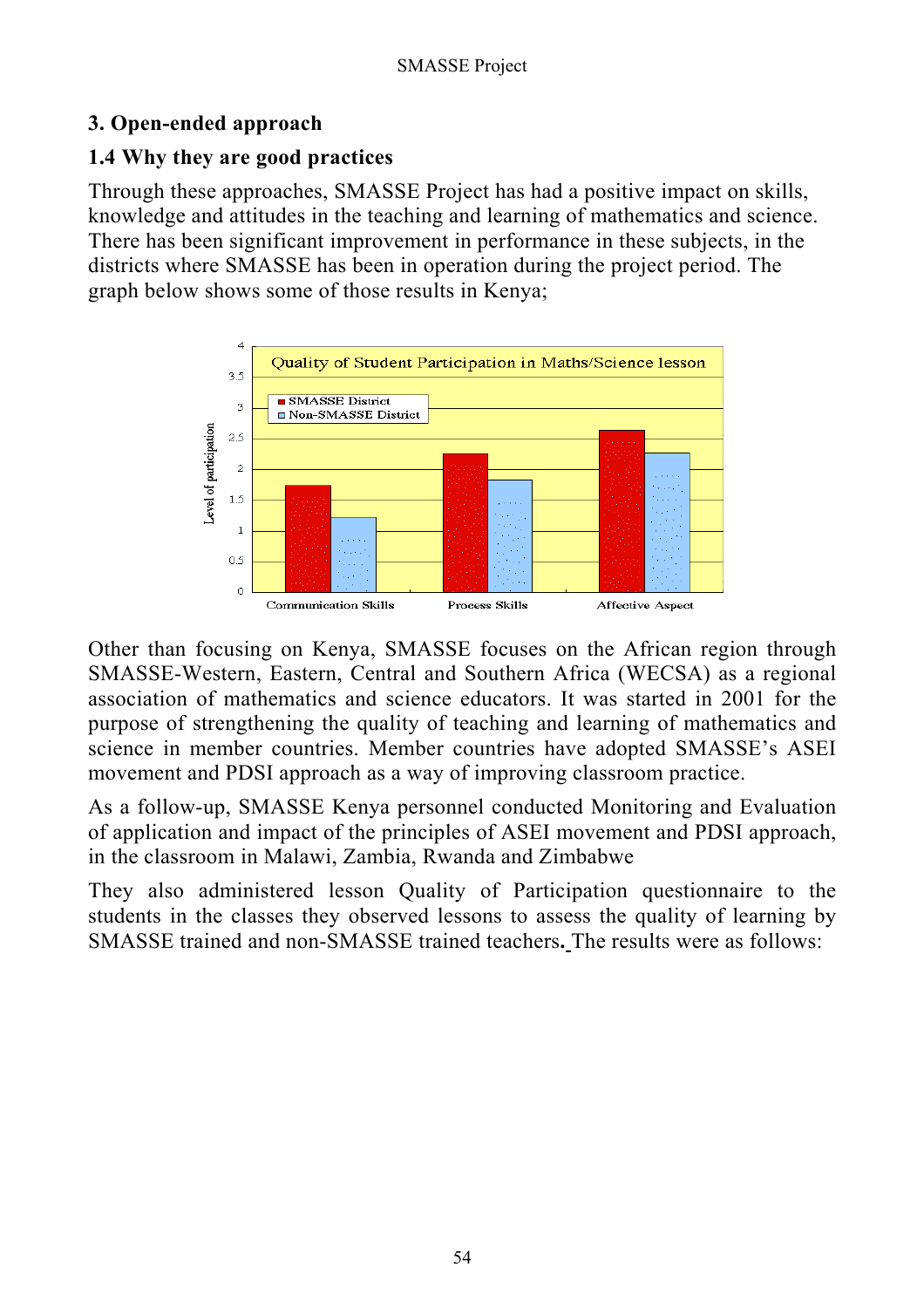

SMASSE Project Impact Assessment Survey Results

September 2004, SMASSE Project undertook a nationwide survey to assess the impact of INSET. The aim was to find out how SMASSE activities are practiced in the classroom and how they translate in achievement. It was conducted in form two classes of selected schools, teachers taking the classes in mathematics and science subjects, and Principals of the schools.

The students had two sets of questionnaires; one dealing with their learning of mathematics in general, their attitudes toward the subjects and their participation in class during learning.

The following were observations on the teachers and the learners after being exposed to the INSET

### **Net impact on Teachers;**

- Plan better and more consistently
- **Attend students' needs more**
- Teachers are more open to team work
- More confident to carry out practical activities and experiments previously thought to be difficult or dangerous
- Try out new methods
- Face the challenge arising from lack of resources better
- Face the challenge of large classes better